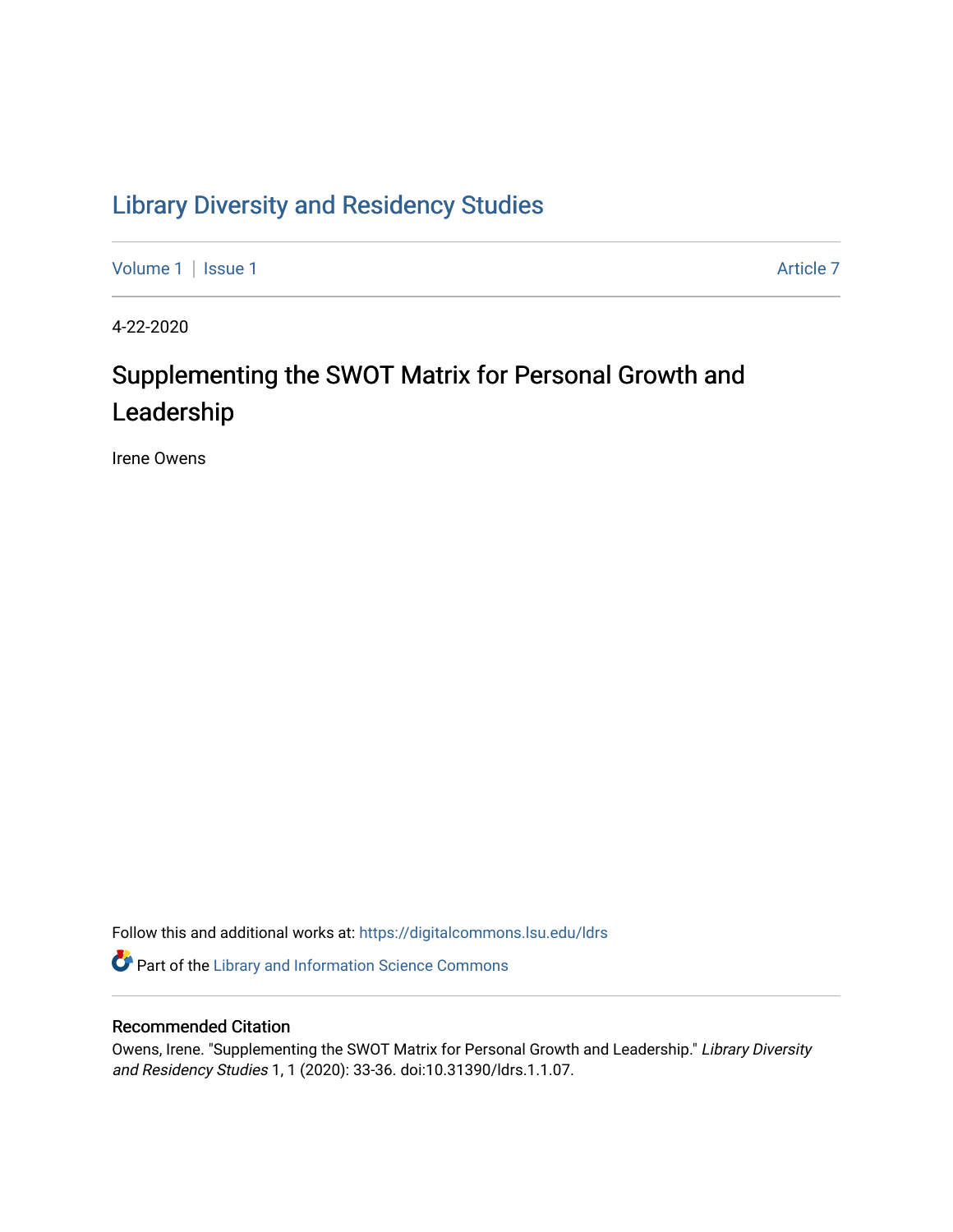## **SUPPLEMENTING THE SWOT MATRIX FOR PERSONAL GROWTH AND LEADERSHIP**

#### *Irene Owens*

### *"Nothing is so well learned as that which is discovered"* - Socrates

 his legendary axioms as well as his teaching style. The Socratic or German method helped to revolutionize teaching using inquiry as a basis for the type of results intended from effective looking for problems and solutions, directs an organization or as later learned a person to The development of the matrix led by Harvard 1987) Like Socrates, Christensen was also a proponent of student inquiry. In so doing he University and was the first School of Business professor to be named to a university The philosopher, Socrates, is known for discussion. Its' opposite - the lecture method although often helpful, did not, and cannot create teaching and learning. Likewise, is the SWOT matrix, or business strategy, as opposed to examine him/herself based on the matrix of strengths, weaknesses, opportunities and threats. business professor, C. Roland Christensen, was popularized in 1987 with the publication of *Business Policy: Text and Cases*. (Christensen helped to improve teaching throughout Harvard professorship.

 by examining internal factors such as strengths is advisable however, that before conducting the The personal SWOT strategy is utilized and weaknesses, and external factors such as opportunities and threats to plan one's career. It analysis there should be developed a list of outcomes one aspires to achieve followed by the development of action plans as follows:

- 1. Define strategic outcomes
- 2. Brainstorm strengths and weaknesses
- 3. Brainstorm opportunities and threats
- 4. Examine cross-quadrant relationships
- 5. Develop an action plan using a timeline

Chart 1 on the following page shows some examples, that can be substituted or changed as needed that should be used as a guide in a self-analysis.

### **ACRL DIVERSITY STANDARDS**

 The SWOT matrix is not a static entity. There is need to update as needed and of the major foci of this discussion. It may be supplement as appropriate. Since diversity is one helpful to ask: Can diversity be used as a portion of the SWOT matrix? For purposes of this article it is helpful to consider the Diversity Standards developed by the Racial and Ethnic Diversity Committee of ACRL (ACRL 2012) which are based on the 2001 *National Association of Social Workers Standards for Cultural Competence in Social Work Practice*. They are as follows.

## *Standard I: Cultural awareness of self and others*

 Librarians and library staff shall develop cultural values and beliefs as a first step in identities in the lives of the people they work with an understanding of their own personal and appreciating the importance of multicultural and serve.

#### *Standard 2: Cross Cultural Knowledge and skills*

 Librarians and library staff shall and understanding about the history, traditions, continue to develop specialized knowledge and values, and artistic expressions of colleagues, coworkers, and major constituencies served.

## *Standard 3: Organizational and professional values*

 Librarians and library staff shall develop and support organizational and professional values dedicated to culturally competent service.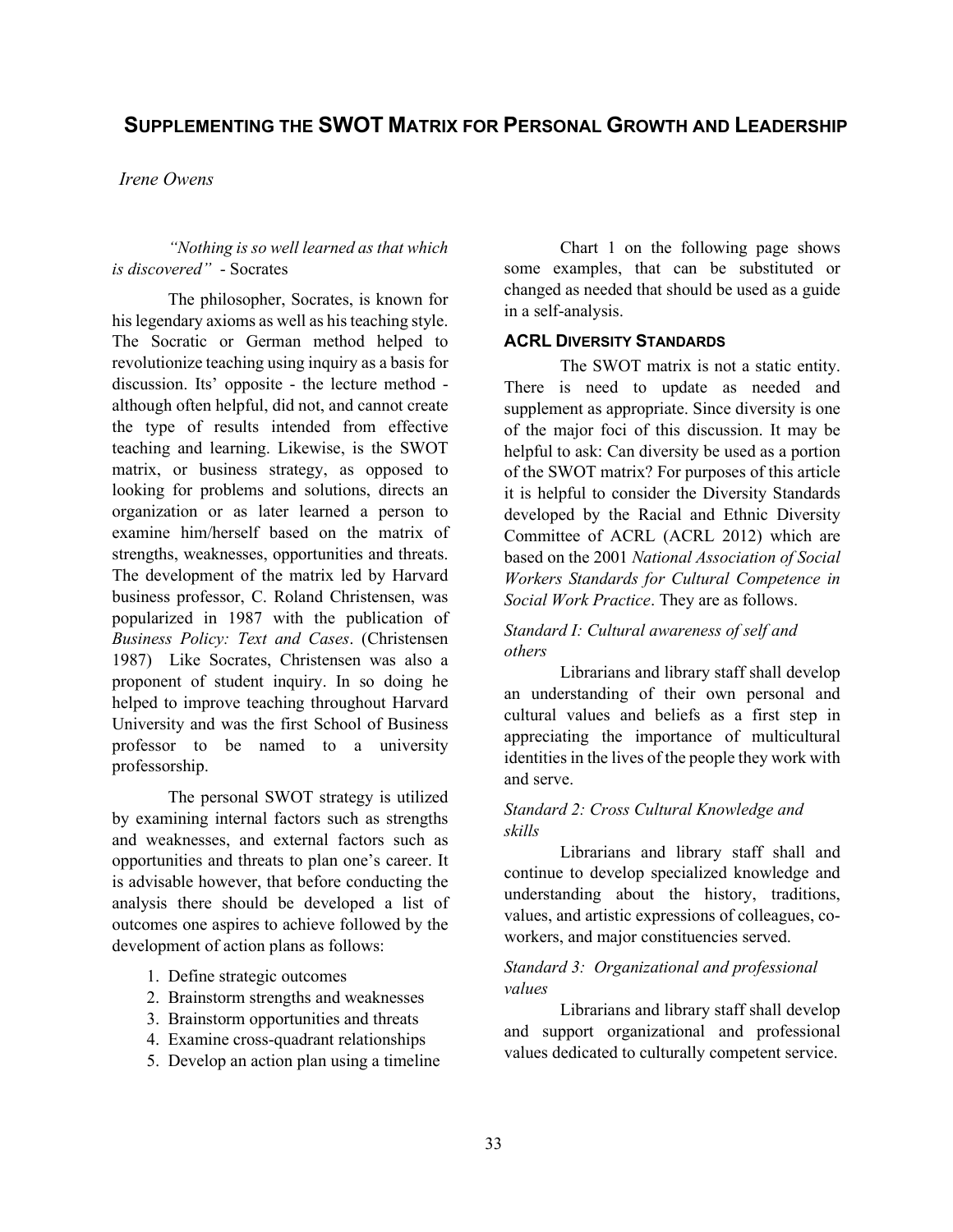|  |  | <b>Chart 1: SWOT</b> |  |
|--|--|----------------------|--|
|--|--|----------------------|--|

| Strengths (don't be modest)                                                                                                                                                                                                                                                                            | Weaknesses (be honest)                                                                                                                                                                                                                                                    |
|--------------------------------------------------------------------------------------------------------------------------------------------------------------------------------------------------------------------------------------------------------------------------------------------------------|---------------------------------------------------------------------------------------------------------------------------------------------------------------------------------------------------------------------------------------------------------------------------|
| How do your education, skills, talents,<br>certifications, and connections set you<br><i>apart from your peers?</i><br>What would your boss or coworkers<br>say are your strengths?<br>What values or ethics do you have that<br>your peers often lack?<br>What achievements are you most<br>proud of? | Where is your education, training, or<br>skills lacking?<br>What would your boss or coworkers<br>$\bullet$<br>say are your weaknesses?<br>What are your negative work habits<br>$\bullet$<br>and personality traits?<br>What do you avoid because you lack<br>confidence? |
| <i><b>Opportunities</b></i>                                                                                                                                                                                                                                                                            | <b>Threats</b>                                                                                                                                                                                                                                                            |
| What trends are affecting library and<br>information science?<br>In what areas is library and<br><b>Information Science growing?</b><br>How could new technology help you<br>advance?<br>How could your connections help<br>you?                                                                       | What obstacles do you currently face<br>in your career?<br>Who is your competition?<br>Will new technology or certifications<br>demands slow your progress?<br>How is your job or industry changing<br><i>n</i> ways that could affect your<br>advancement?               |

## *Standard 4: Development of collections, programs, and services*

 Librarians and library staff shall develop that are inclusive of the needs of all persons in the collections and provide programs and services community the library serves.

## *Standard 5: Service delivery*

 provision of information services available in the Librarians and library staff shall be knowledgeable about and skillful in the use and community and broader society, and shall be able to make appropriate referrals for their diverse constituencies.

## *Standard 6: Language diversity*

 Librarians and library staff shall support the preservation and promotion of linguistic diversity, and work to foster a climate of inclusion aimed at eliminating discrimination and oppression based on linguistic or other diversities.

## *Standard 7: Workforce diversity*

 Librarians and library staff shall support and advocate for recruitment, admissions, hiring, and retention efforts in libraries, library associations, and LIS programs to increase diversity and ensure continued diversity in the profession.

### *Standard 8: Organizational dynamics*

 Librarians and library staff shall participate in and facilitate the development of organizational dynamics that enable individuals, groups, and organizations to continually develop and exercise cultural competence.

### *Standard 9: Cross Cultural Leadership*

 Librarians and library staff shall influence, support, and encourage the creation of proactive processes that increase diversity skills; empower colleagues, co-workers, and constituents from diverse backgrounds; share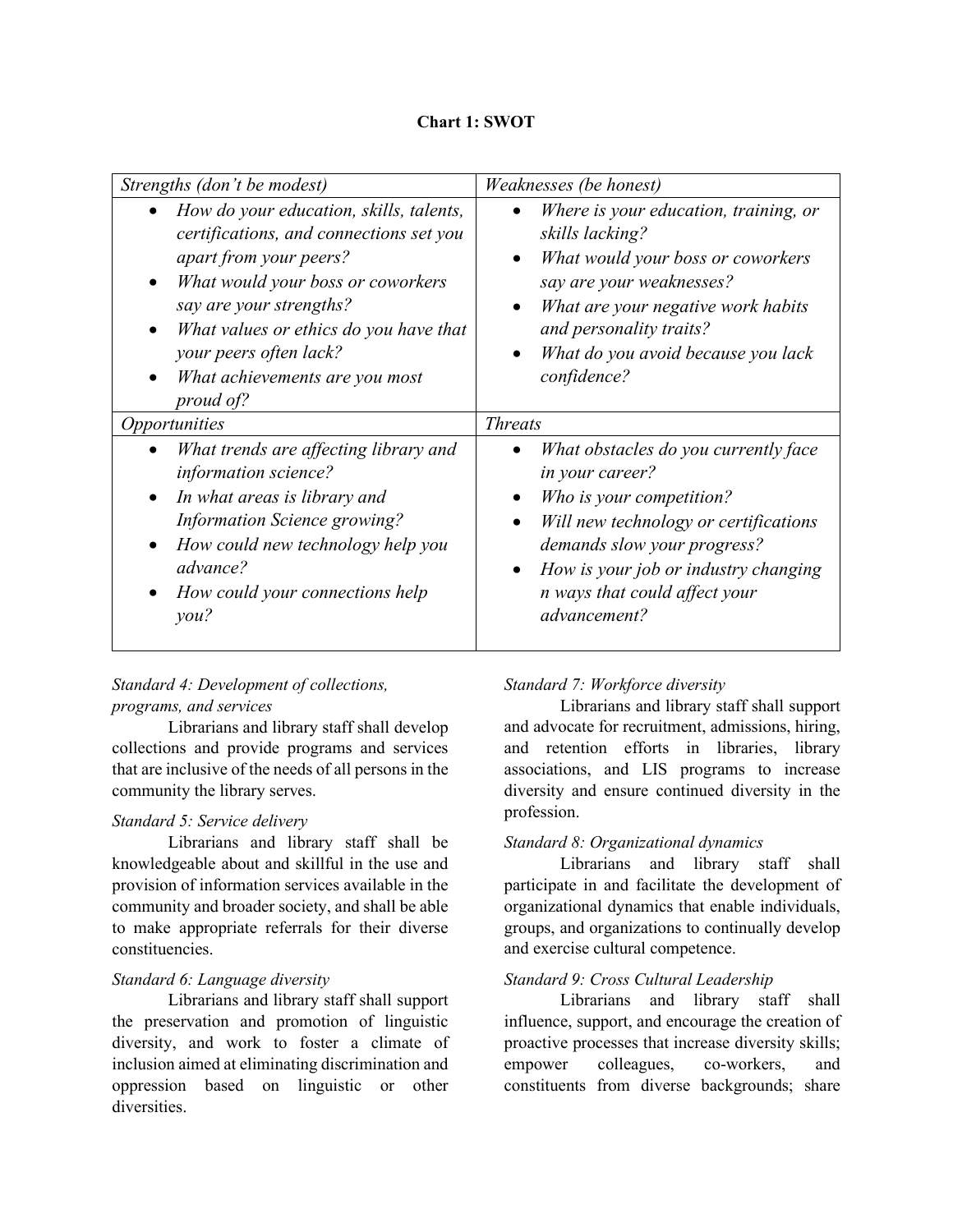advocate information about diverse populations; and

## *Standard 10: Professional education and continuous learning*

 Librarians and library staff shall advocate for and participate in educational and training programs that help advance cultural competence within the profession.

#### *Standard 11: Research*

 respectful on non-Western thought and Research shall be inclusive and  traditional knowledge reflecting the value of cultural ways of knowing.

 user in incorporating the standards into the examples of how the integration may be accomplished and is open for the user to create The standards listed below are being placed alongside the SWOT matrix to assist the matrix. Suggested questions are being used as other questions appropriate for each individual.

| Diversity Standards                                               | <b>SWOT Matrix Inquiries</b>                                                                                                                                                                           |
|-------------------------------------------------------------------|--------------------------------------------------------------------------------------------------------------------------------------------------------------------------------------------------------|
|                                                                   |                                                                                                                                                                                                        |
| Standard 1: Cultural awareness of self and<br>others              | How self-aware are you of your personal<br>assumptions, values and biases as they<br>influence your decisions, actions, world view,<br>etc.? How culturally aware are you of the<br>culture of others? |
| Standard 2: Cross Cultural knowledge and<br>skills                | Cultural competence is not static, which<br>requires frequent relearning and unlearning<br>about diversity; where are you on the SWOT<br>matric?                                                       |
| Standard 3: Organizational and professional<br>values             | Are there printed organizational guidelines<br>for diversity available and clearly<br>communicated to staff?                                                                                           |
| Standard 4: Development of collections,<br>programs, and services | What evaluation would you make about<br>collections, programs, and services based on<br>SWOT?                                                                                                          |
| <b>Standard 5: Service Delivery</b>                               | Are there service delivery models and<br>standards being used that can be utilized for<br>your personal growth and identified<br>outcomes?                                                             |
| Standard 6: Language diversity                                    | Are all needed languages being applied to<br>collections, programs, services, etc.                                                                                                                     |
| Standard 7: Workforce diversity                                   | Is there advocacy for and strategic planning<br>for recruitment, admissions, hiring and<br>retention efforts in the organization and what<br>is your role?                                             |

## **Chart 2: ACRL Diversity Standards mapped to SWOT Inquiries**